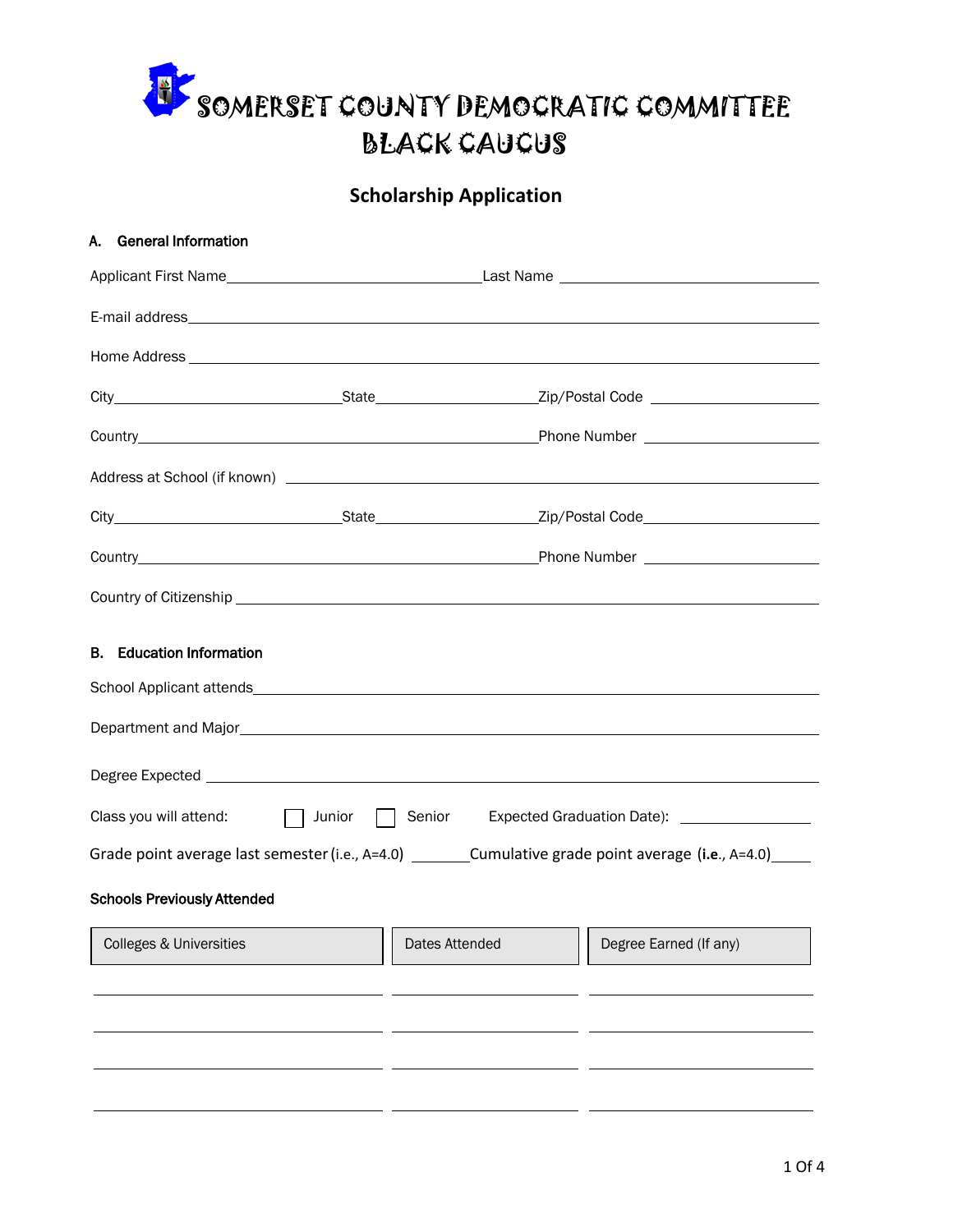

Current and Past **School** Activities and Honors:

| Date (MM/YY)                                            | School Activity/Honor    |
|---------------------------------------------------------|--------------------------|
|                                                         |                          |
|                                                         |                          |
|                                                         |                          |
|                                                         |                          |
|                                                         |                          |
|                                                         |                          |
|                                                         |                          |
| Current and Past <b>Community</b> Activities and Honors |                          |
| Date (MM/YY)                                            | Community Activity/Honor |
|                                                         |                          |
|                                                         |                          |
|                                                         |                          |
|                                                         |                          |
|                                                         |                          |
|                                                         |                          |

Optional: Hometown Newspaper – Name and Address (This information will be used to send an announcement of the award to your localnewspaper.)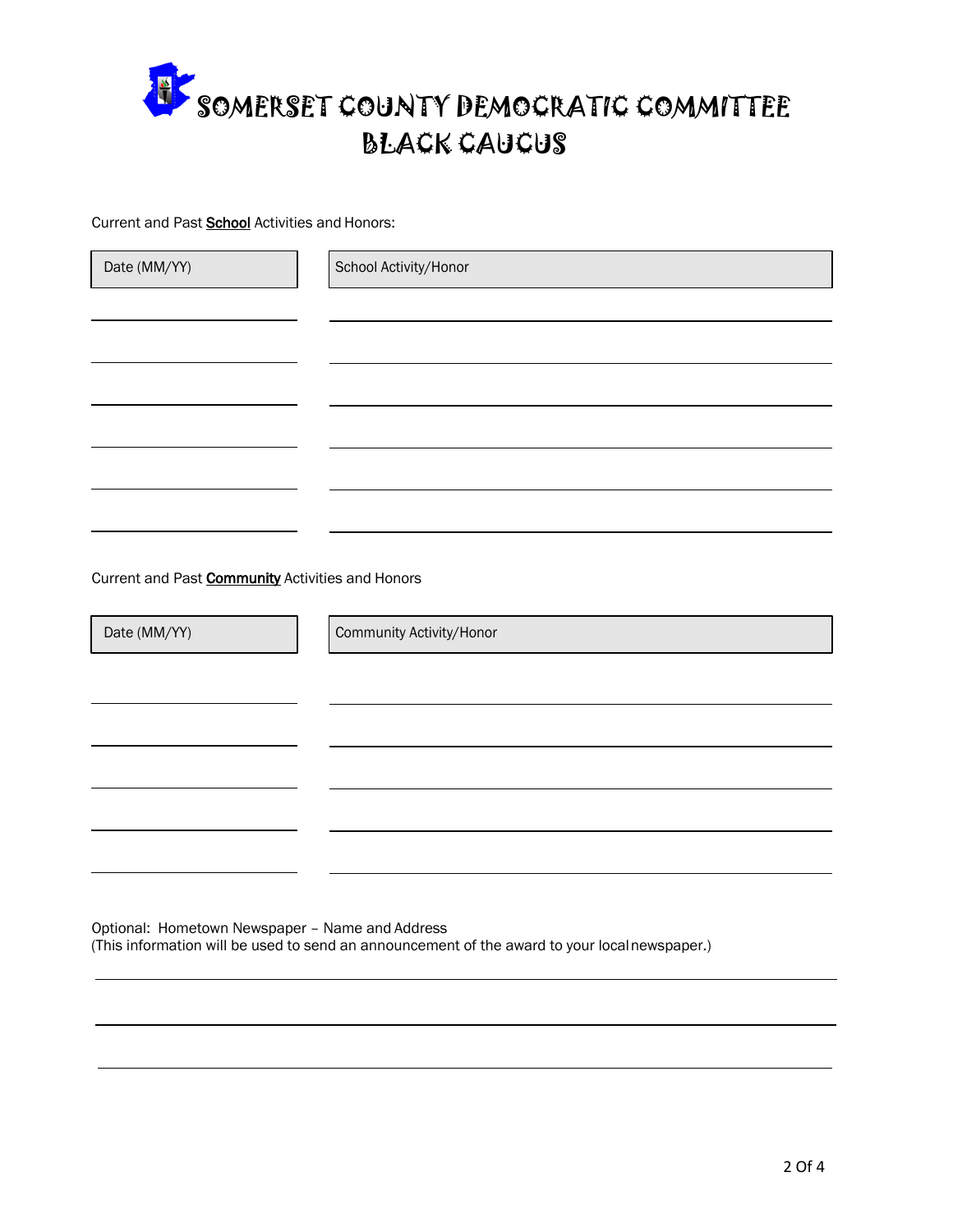

## C. Employment Information

Please list your employment history, including dates, starting with your most recent job. Place an asterisk (\*) before any company where your involvement was in the political arena.

| Date (MM/YY) | <b>Company Name</b> | City, State |  |  |
|--------------|---------------------|-------------|--|--|
|              |                     |             |  |  |
|              |                     |             |  |  |
|              |                     |             |  |  |
|              |                     |             |  |  |
|              |                     |             |  |  |

## D. Volunteer Information

Please list your volunteer history, including dates, starting with your most recent assignment. Place an asterisk (\*) before any company where your involvement was in the political arena.

| Date (MM/YY) | <b>Company Name</b> | City, State |
|--------------|---------------------|-------------|
|              |                     |             |
|              |                     |             |
|              |                     |             |
|              |                     |             |
|              |                     |             |

## E. Application Statement

The information provided in my application is, to the best of my knowledge, complete and accurate, and I understand that false statements on this application will disqualify me from the scholarship.

I, (please print name)  $\qquad \qquad$  give permission for any college or school to release to the SCDCBC Scholarship Program any information necessary to process my application to the Program.

Applicant's Signature

(Date)